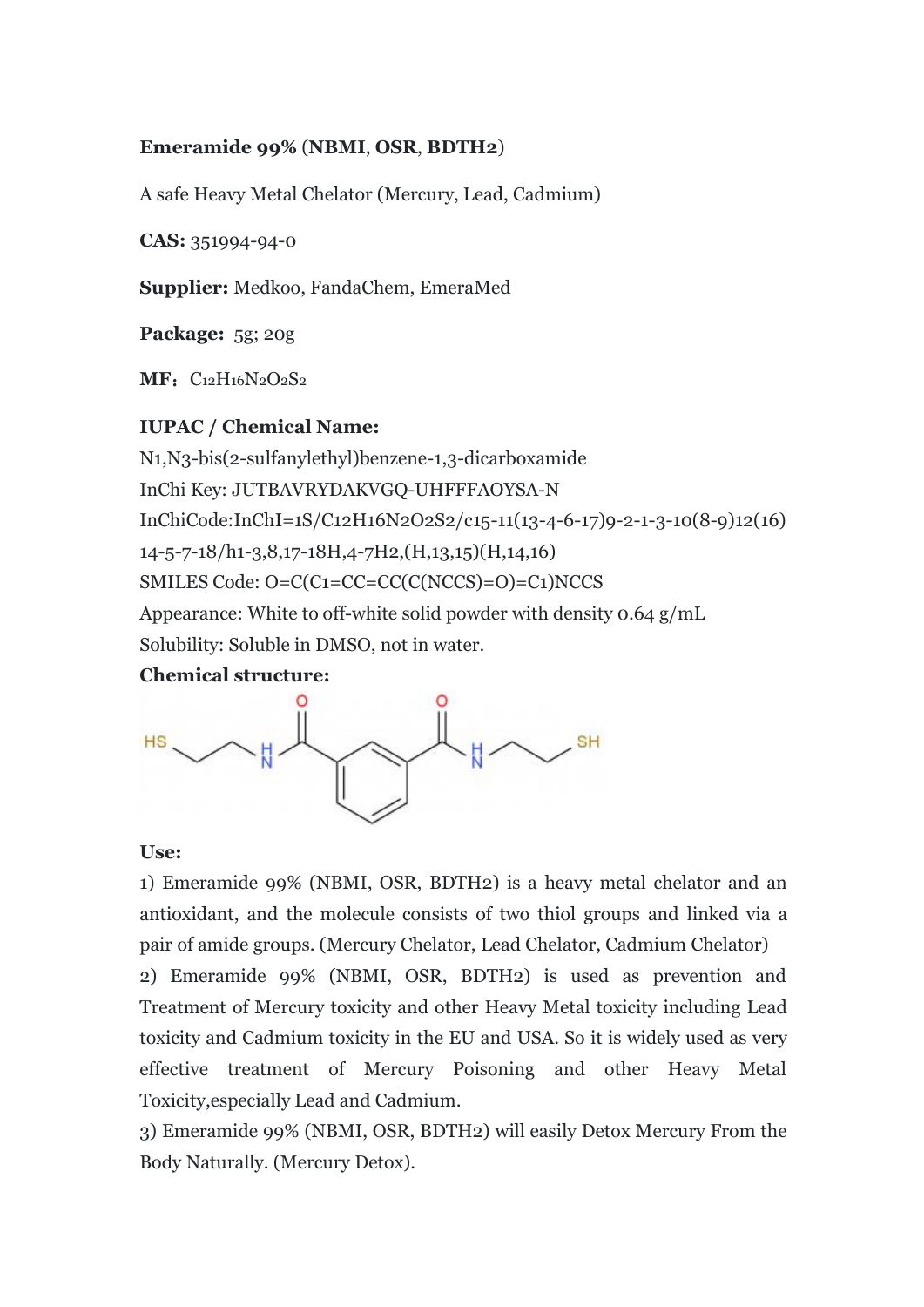4) Also Emeramide 99% is used for treatment of Children's Autism.

# **Synonyms:**

Emeramide 99% (NBMI, OSR, BDTH2),Emeramide 99% NBMI OSR BDTH2,mercury chelator,heavy metal chelator,Lead chelator,Cadmium chelator,Treatment of Mercury toxicity,Heavy Metal toxicity,Lead toxicity,Cadmium toxicity,Mercury Poisoning,Heavy Metal Toxicity,Detox Mercury,Mercury Detox,Lead Detox,Detox Lead,Detox Cadmiun,Cadmium Detox,Cadmium chelation therapy,Lead chelation therapy,mercury chelation therapy,Emeramide for Lead chelation therapy,Emeramide for Cadmium chelation therapy,Emeramide for Children' Autism,Mercury EmeraMed,NBMI Chelator,BDETH2,emerimide,Irminix-NBMI,IRMINIX,NBMI,Irminix,emera mide boyd haley,trade names B9,OSR1,erminix,MetX,Emiramide,OSR#1,Mercury chelation,medkoo bdth2,Heavy metal chelating agent,Lead chelating agent,Cadmium chelating agent,Mercury chelating agent,emeramide buy,emeramide boyd haley, Emeramide for sale, boyd haley emeramide, buy emeramide, emeramide dosage,emeramide dosage for autism,boyd haley osr/emeramide/nbmi,buy emeramid,emeramide dr klinghardt,emeramide for mercury chelation therapy,buy emeramide suplement,osr emeramide pka,treating mercury toxicity with emeramide dr. mercola,emeramid,medkoo nbmi emeramide,emeramide boyd,emeramide mercury, emeramide for sale, mercola emeramide,BDTH2 Hg.

# **FAQ of Emeramide (NBMI,OSR, BDTH2)**

# **1**)**The symptoms of heavy metal poisoning**

There are two types of Heavy metal poisoning, acute and chronic poisoning. What we are talking about here is chronic poisoning by heavy metals. We can find heavy metals everywhere, in the water, air, foods, and toys, etc. If you live in a heavy metal polluted environment for a while, there are risks that you may get heavy metal poisoning.

Common symptoms of heavy metal poisoning include nausea, vomiting, shortness of breath, diarrhea, abdominal pain, tingling of your hands and feet, chills, and weakness. It is better to see a doctor right away when you have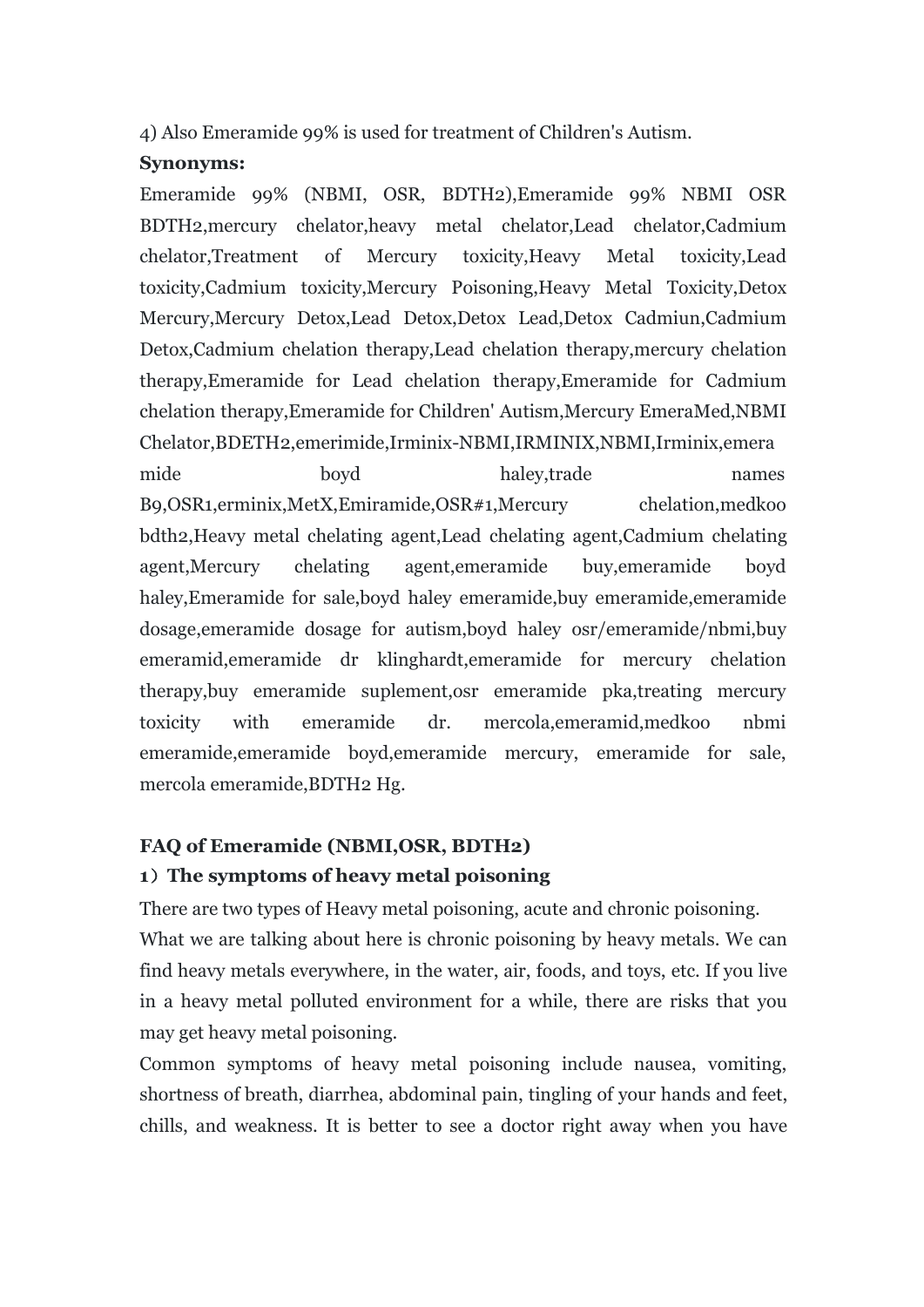these symptoms when you have lived in such environments polluted by high-level heavy metals.

# 2) **Features of Emeramide (NBMI,OSR, BDTH2),a unique chelator**

It is one of our recently developed novel active molecules. It is a brand-new lipid-soluble antioxidant and a novel heavy metal chelator (Mainly used for mercury poisoning). Its structure is specifically designed to bind mercury(II) in water.

It is insoluble in water but easily soluble in fat or lipids. It is also soluble in DMSO(DMSO is the solvent for its 1HNMR testing).

Emeramide was previously used for treating mercury contaminated soil and water, but later it is also found to be able to detox animals with mercury poisoning.

Emeramide, also known as BDTH2, is a safe metals chelator and an antioxidant, Emeramide is an exceptionally safe and effective lipophilic,It is currently going through the European Medical Agency (EMA) and the United States Food and Drug Administration (FDA) drug approval process.

It is for the treatment of mercury poisoning. The molecule consists of two thiol groups and linked via a pair of amide groups. BDTH2 can be used to chelate heavy metals like lead, cadmium, copper, manganese, zinc, iron, and mercury. such as mercury, Emeramide fully combines with that metal to quickly render the metal chemically inert and nontoxic. The Emeramide mercury complex (Em/Hg) is insoluble in fat, water, acid or base.Furthermore, it takes 230 degrees Celsius to break apart the firm bond between Emeramide and mercury.

Emeramide is an exceptionally safe antidote for heavy metal poisoning and also a powerful antioxidant. It is currently going through the European Medical Agency (EMA) and the United States Food and Drug Administration (FDA) drug approval process.

emeramide nbmi moleculeEmeramide was first introduced to the dental/medical community in 2008 as an antioxidant supplement with adverse reporting tracked. It is made from two natural substances we eat every day. The first building block is carboxyl benzoate which is found naturally in cranberries. Carboxyl benzoate is widely used as a preservative in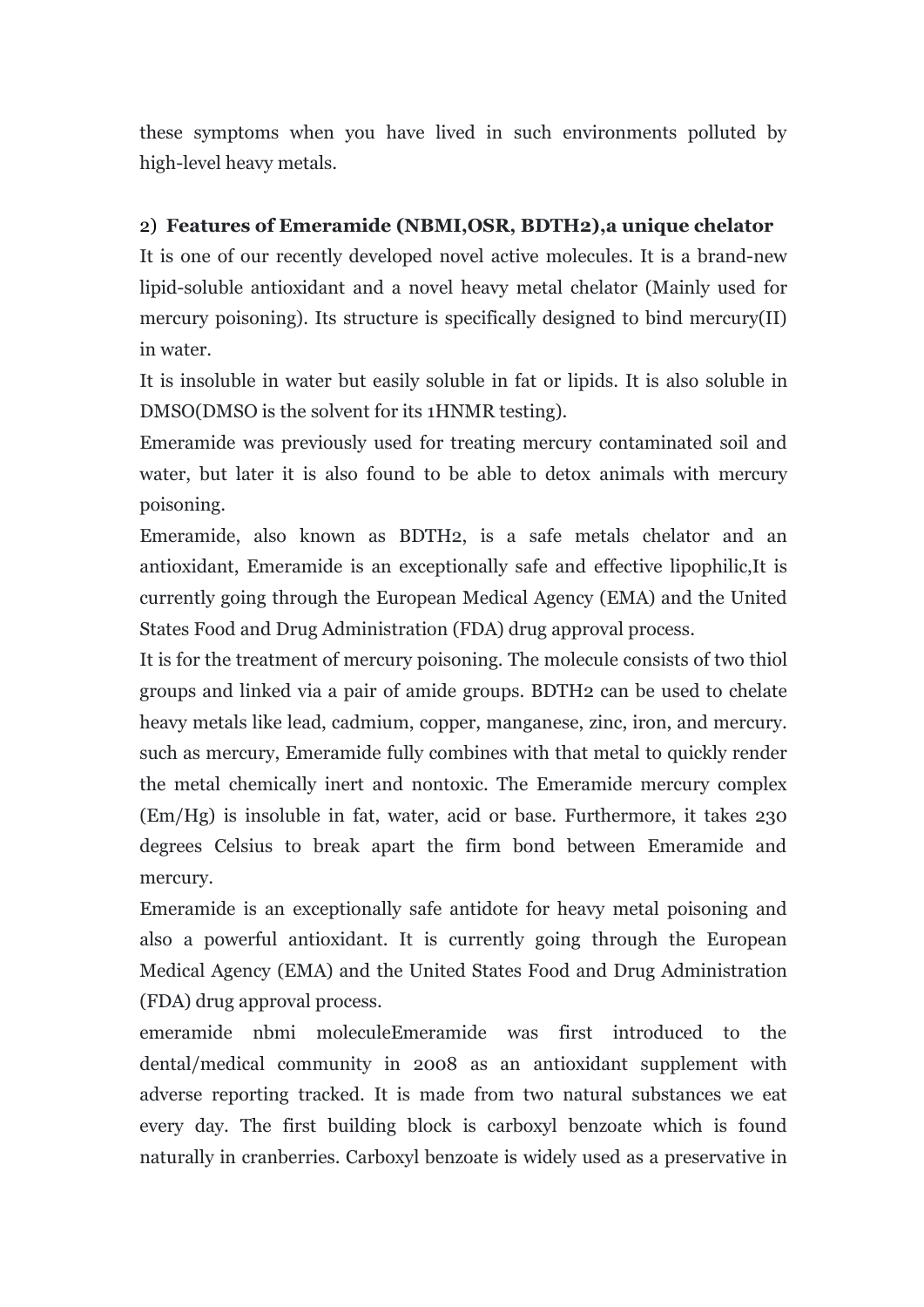many foods and drinks and generally recognized as a safe compound. Two arms are made out of cysteamine (found naturally in meat and on the terminal end of Co-enzyme A) which is also a widely used natural antioxidant. The cysteamines have a sulfhydryl (-SH) at their terminal ends, and the amino ends are attached on the 1st and 3rd carbon groups of the carboxyl benzoate. This allows the -SH groups to flex, rotate and take many different positions to accommodate the binding parameters of several toxic metals that are attracted to -SH groups, which covers most toxic heavy metals.

The amino acid hands terminate with a sulfur group on the free end that heavy metals strongly bind to.There are movable bonds at the carbon and the nitrogen atoms that allow the arms to freely move in any direction to grasp various metal atoms such as mercury.

# **3**)**Emeramide 99% (NBMI,OSR, BDTH2) : A History of Success**

About 2.5 million doses of the original Emeramide compound were sold as the supplement OSR#1 (Oxidative Stress Relief) with no significant adverse reactions reported to the listed adverse effects reporting site on the OSR containers nor to the FDA. There were, however, numerous anecdotal reports of remarkable recoveries that have guided the research required for drug development. Initial studies supported the safety of OSR#1 as a food supplement. Three clinical trials required for drug development have further established safety. The Phase 1 safety study and Phase 2 clinical trials showed no adverse effects in humans. Therefore, individuals who need Emeramide can now obtain it through named patient access in the EU and as a compassionate use drug in the USA through the FDA as an investigative new drug (IND) which also requires monitoring by an institutional review board (IRB), or right-to-try.

## **4**)**How Is Emeramide 99% (NBMI,OSR, BDTH2) Produced In Lab?**

The synthesis of NBMI can be done in one-step synthesis as shown on the left. Just make sure the reaction takes place at a low temperature.

We first dissolve 2-aminoethylthiol hydrochloride in chloroform and triethylamine and placed in an ice bath with stirring. Then we add the solution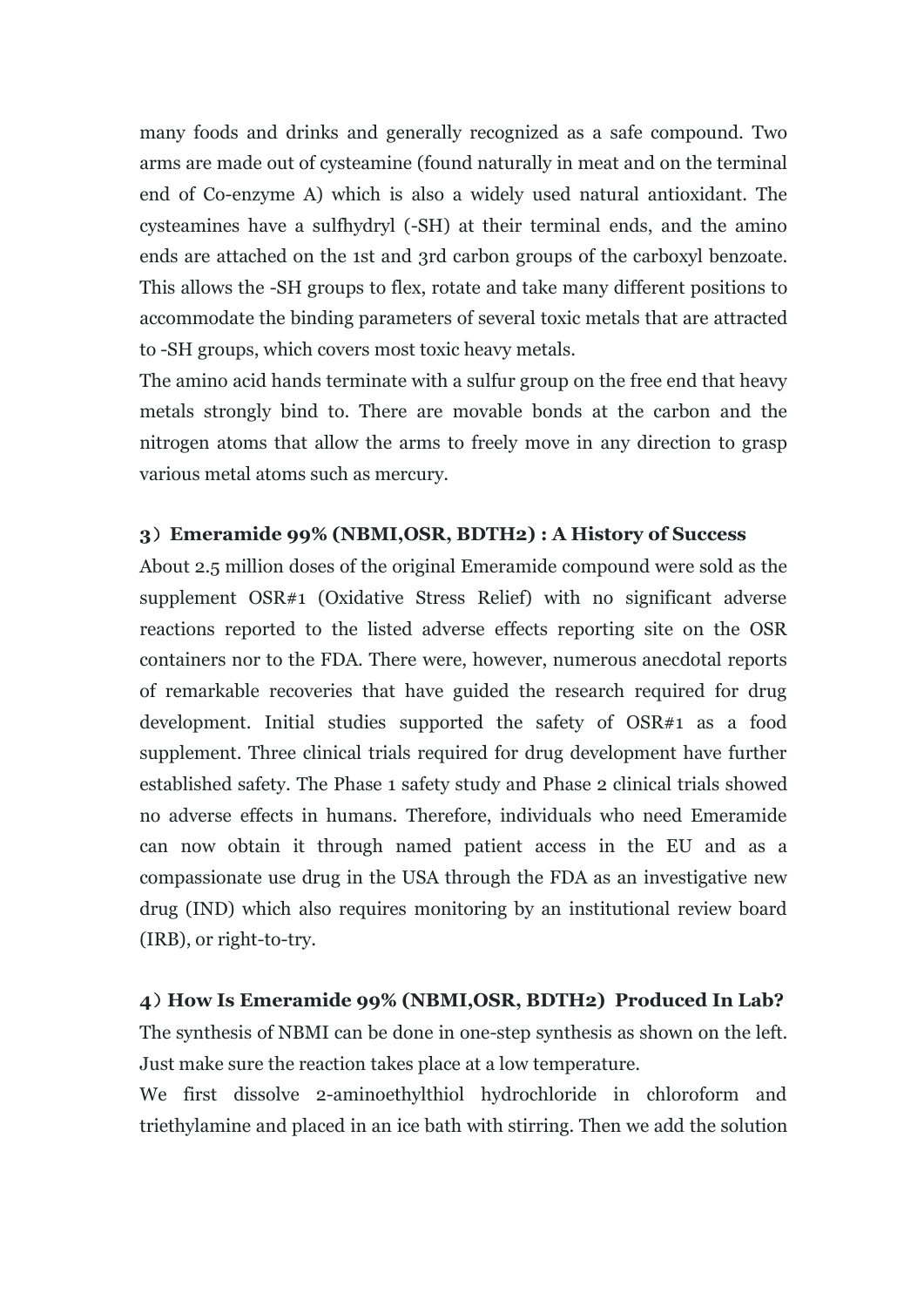containing Isophthaloyl chloride dissolved in chloroform slowly. Then westir the mixture flask in an ice bath for two hours.

NBMI will precipiate after we add about 100 mL of 0.1 mol L−1 HCl. Later we collect the and dry the powder to get what we need.

#### **5**)**Effectiveness of Emeramide 99% (NBMI,OSR, BDTH2)**

Emeramide is soluble in lipophilic, fatty tissues. Once it encounters a heavy metal, such as mercury, Emeramide fully combines with that metal to quickly render the metal chemically inert and nontoxic. The Emeramide mercury complex (Em/Hg) is insoluble in fat, water, acid or base. Furthermore, it takes 230 degrees Celsius to break apart the firm bond between Emeramide and mercury. Experiments have shown that the Em/Hg complex is removed from the body by the P-450 detox system which attaches a charged water soluble group to the complex, marking it for excretion through the bowel as is commonly done for many water insoluble compounds and drugs.

#### **6**)**Dosages of Emeramide 99% (NBMI,OSR, BDTH2)**

Some people have had allergic reactions when first starting BDTH2. This is believed to be a response to residues from the solvents used to make it, as batches made with different solvents have not caused a reaction.

Emeramide was designated as an orphan drug by the European Commission and USFDA since 2012. For now, it is still under processing by the pharmaceutical company EmeraMed Limited. The trade name is Irminix. A useful precaution is to start with a dose of about 3-5mg/day for a week to see if any reactions develop. If there are none, try increasing the dose slowly up to the recommended dose of 300mg/day.

#### **7**)**How Does Emeramide 99% (NBMI,OSR, BDTH2) Work In Vivo?**

Also in clinical trial tests performed by Emeramed Limited, BDTH2 is proved to be a safe, effective way to detox mercury without the issues and side effects of other chelating agents. Oxidative stress releases free radicals and is a major part of all illnesses. Emeramide captures free radicals, which are unstable molecules that can damage the cells in your body. Additionally Emeramide captures the heavy metals mercury and iron which helps create free radicals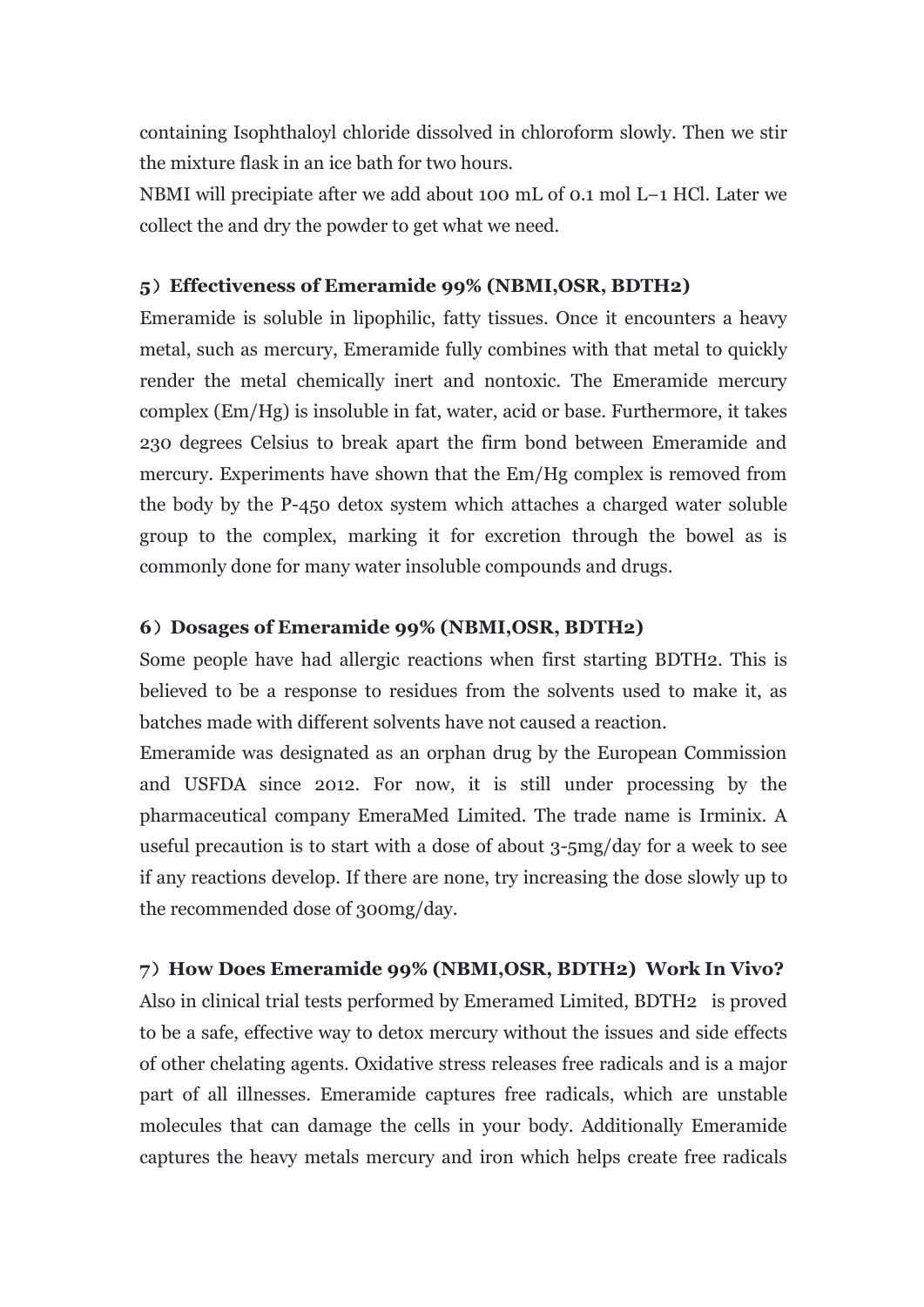and thereby helps restore normal function to the mitochondria and overall health.BDTH2 enters cells and scavenges free radicals eliminating them harmlessly through the urine, and reducing oxidative stress very rapidly. This leads to a favorable increase in intracellular reduced Glutathione, the body's most important antioxidant.

Toxicity of mercury occurs at the intracellular levelby binding of Hg2+ with thiol groups of relevant proteins. It has been proved in amimal models that mercury toxicity can be relieved by the use of BDTH2, which is able to cross the cell membrane and the blood brain barriers to chelate Hg2+.

In-vivo research (300mg per day) shows that Emeramide captures mercury and other heavy metals, which helps create free radicals and thereby restores normal functions to the mitochondria and overall health. By trial tests of Emeramed Limited, emeramide is a safe, effective way to detox without the issues and side effects of other chelating agents.

Besides , Emeramide (also NBMI or OSR) can also chelate Mercury, Gadolinium, Uranium, Lead, Arsenic, Cadmium, Copper, and Iron. In humans, BDTH2 has been tested on mercury. In animals, BDTH2 has been tested on iron and lead. In vitro, BDTH2 has been tested on cadmium and arsenic. The aim is to test the chelating capacity on all these metals in humans.

Clinical trials in humans have not yet conducted, but several trials have been conducted in small rodents that are especially bred to suffer from genetically induced iron overload. In these test animals BDTH2 reduced the iron content towards normal levels in the liver and brain, normalized the oxidative stress level in the brain, and improved the abnormal behaviour of these animals induced by that oxidative stress.

# **8). How long is the usual chelating period of Emeramide 99% (NBMI,OSR, BDTH2) ?**

It depends on what disease that you are treating and on how serious your condition is. For acute mercury poisoning, ie, recent exposure to a large amount, the mercury will mostly still be in the blood. For these people, one round has often been enough, while for others several treatments have been beneficial.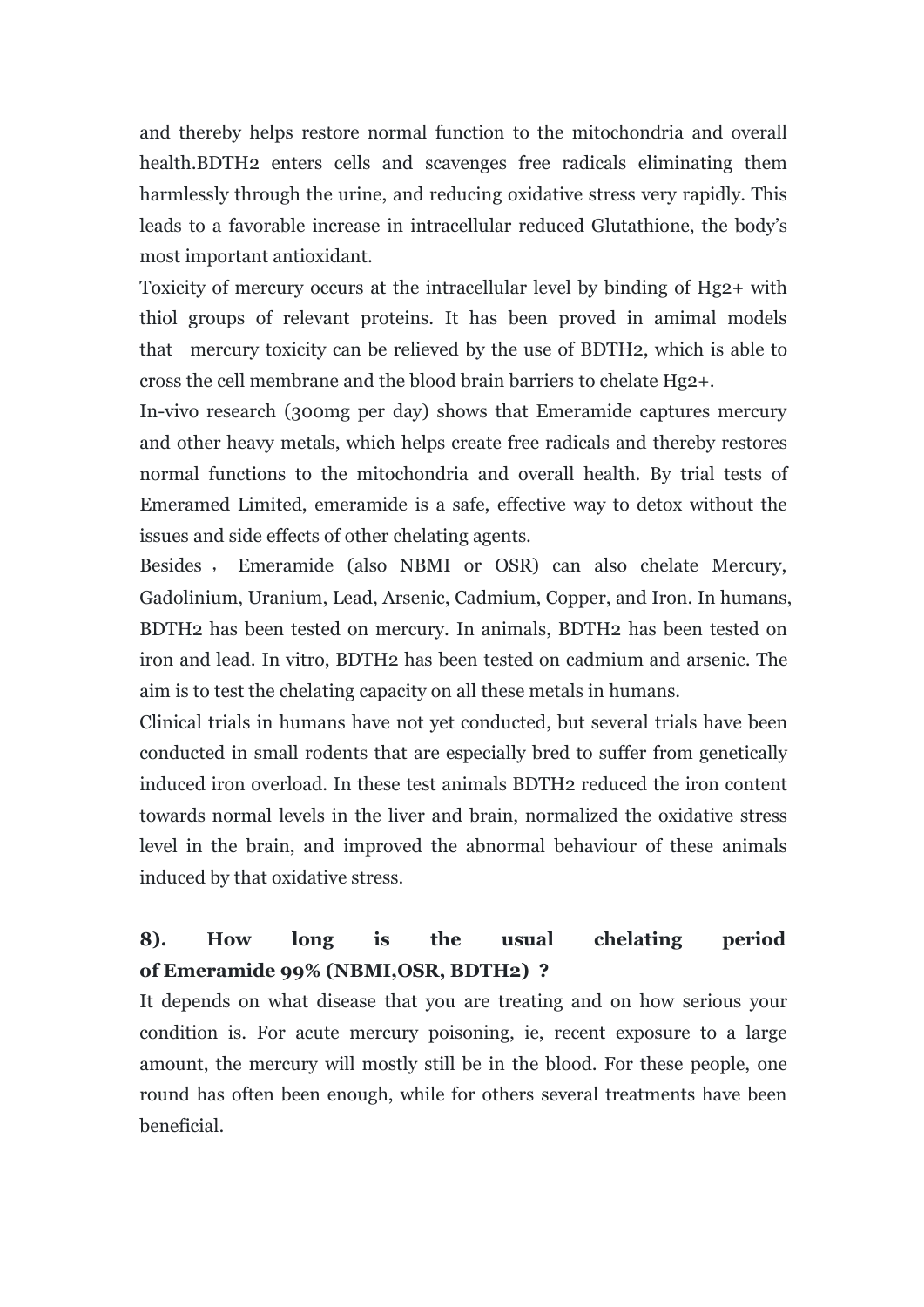For chronic mercury poisoning such as amalgam fillings, vaccines or exposure at work, the mercury will mostly have left the blood and will be stored in organs throughout the body. In this case, it may take several years to eliminate it.

# **9** ) **Does Emeramide 99% (NBMI,OSR, BDTH2) cause any side effects?**

In three Phase 1 and 2a clinical trials, there have been no drug related adverse events. Between 2008 and 2010 2.5 million doses of the compound were sold through doctors and dentists offices with adverse event tracking. There were no drug related adverse events. US FDA demanded a halt of sales not due to side effects, which they have none reported, but due to considering the compound being a New Chemical Entity (NCE) needing to go through a drug development program before it could again be available, as a drug.

# **10**)**How to use Emeramide 99% (NBMI,OSR, BDTH2) ?**

BDTH2 is a fat-soluble powder. It is best absorbed when dissolved in oil. It can be taken orally mixed with a teaspoon of oil like olive or coconut oil, or even in peanut butter. Or it can be used transdermally by mixing with a light oil and rubbing it thoroughly into the skin.

# **11**)**Can my pet get Emeramide 99% (NBMI,OSR, BDTH2) ?**

Yes. In the near future BDTH2 is hoped to be approved in the US for pets who are heavy metal toxic from their diets. It has been available for some time in the EU under a different program for wild animals and animal rescue. BDTH2 gavaged into heavily metal toxic and incapacitated eagles and eagle owls in Sweden recovered remarkably quickly and were later able to fly appearing to have totally regained their health.

## **12**)**HS code of Emeramide 99% (NBMI,OSR, BDTH2)**

Emeramide is classified as an organic compound belongs to the class of Other organic sulfur compounds, with HS code as 2930909099.If you are looking to import its finished formulations, its HS code should be 30049092 or 3004900000.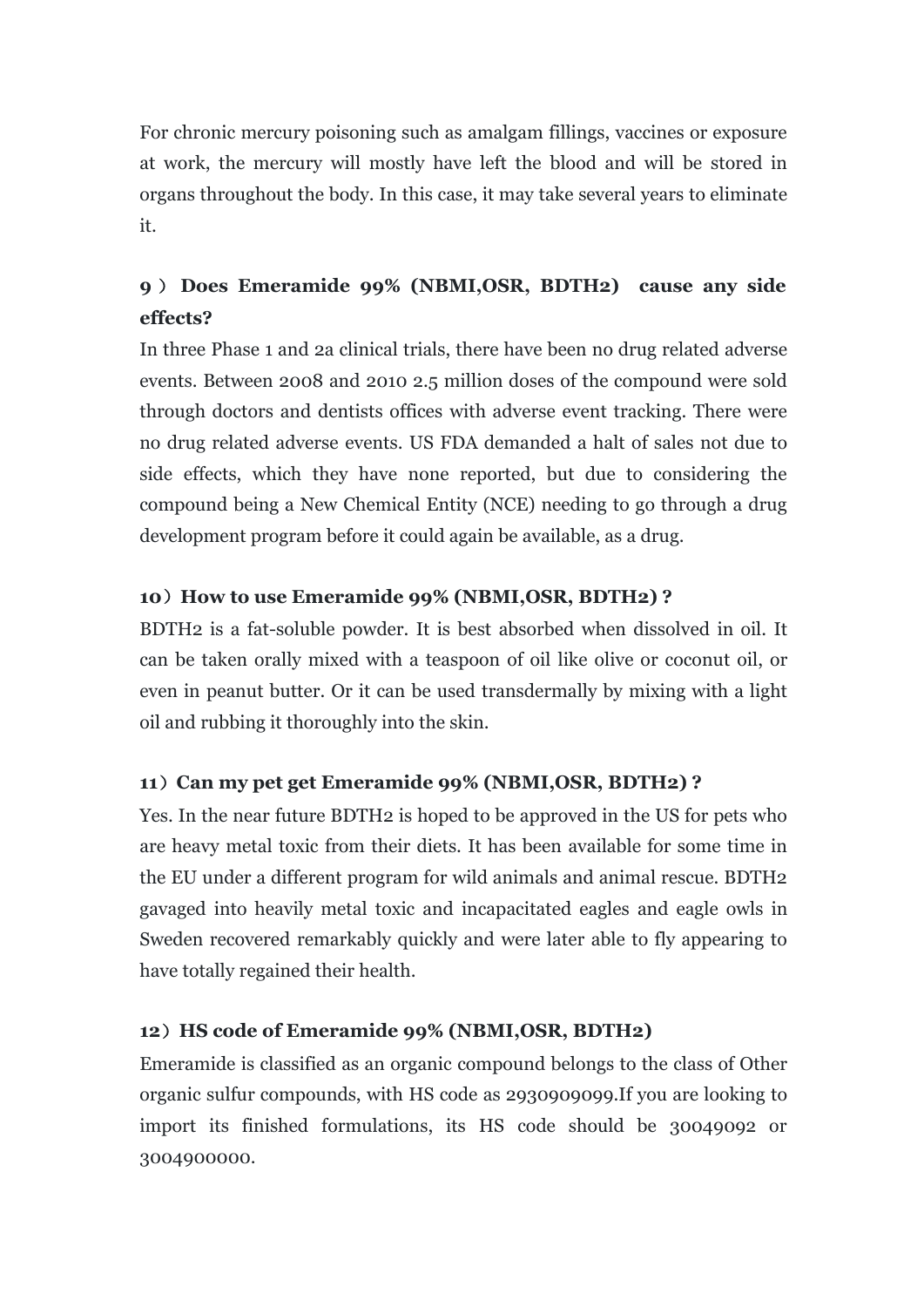# **Note**

1、Shipping Condition: Shipped under ambient temperature as non-hazardous chemical. This product is stable enough for a few weeks during ordinary shipping and time spent in Customs.

2、Storage Condition: Dry, dark and at 0 - 4 C forshort term (days to weeks) or -20 C for long term (months to years).

3、Shelf Life: 2 years after customer received if the product is stored properly

4、Drug Formulation: This drug may be formulated in DMSO

# **References**

[1]. Secor JD, et al. Novel lipid-soluble thiol-redox antioxidant and heavy metal chelator, N,N'-bis(2-mercaptoethyl)isophthalamide (NBMI) and phospholipase D-specific inhibitor, 5-fluoro-2-indolyl des-chlorohalopemide (FIPI) attenuate mercury-induced lipid signaling leading to protection against cytotoxicity in aortic endothelial cells. Int J Toxicol. 2011 Dec;30(6):619-38.

[2]. Nilsson JLÅ, Blomgren A, Nilsson UJ, Högestätt ED, Grundemar L. N,N'-Bis(2-mercaptoethyl)isophthalamide Binds Electrophilic Paracetamol Metabolites and Prevents Paracetamol-Induced Liver Toxicity. Basic Clin Pharmacol Toxicol. 2018 Jun 16. doi: 10.1111/bcpt.13058. [Epub ahead of print] PubMed PMID: 29908097.

[3]. Anuradha R, Munisankar S, Bhootra Y, Kumar NP, Dolla C, Babu S. Malnutrition is associated with diminished baseline and mycobacterial antigen - stimulated chemokine responses in latent tuberculosis infection. J Infect. 2018 May 17. pii: S0163-4453(18)30143-9. doi: 10.1016/j.jinf.2018.05.003. [Epub ahead of print] PubMed PMID: 29777718.

[4]. Schutzmeier P, Focil Baquerizo A, Castillo-Tandazo W, Focil N, Bose-O'Reilly S. Efficacy of N,N'bis-(2-mercaptoethyl) isophthalamide on mercury intoxication: a randomized controlled trial. Environ Health. 2018 Feb 14;17(1):15. doi: 10.1186/s12940-018-0358-1. PubMed PMID: 29444690; PubMed Central PMCID: PMC5813329.

[5]. . Galatianou I, Karlis G, Apostolopoulos A, Intas G, Chalari E, Gulati A, Iacovidou N, Chalkias A, Xanthos T. Body mass index and outcome of out-of-hospital cardiac arrest patients not treated bytargeted temperature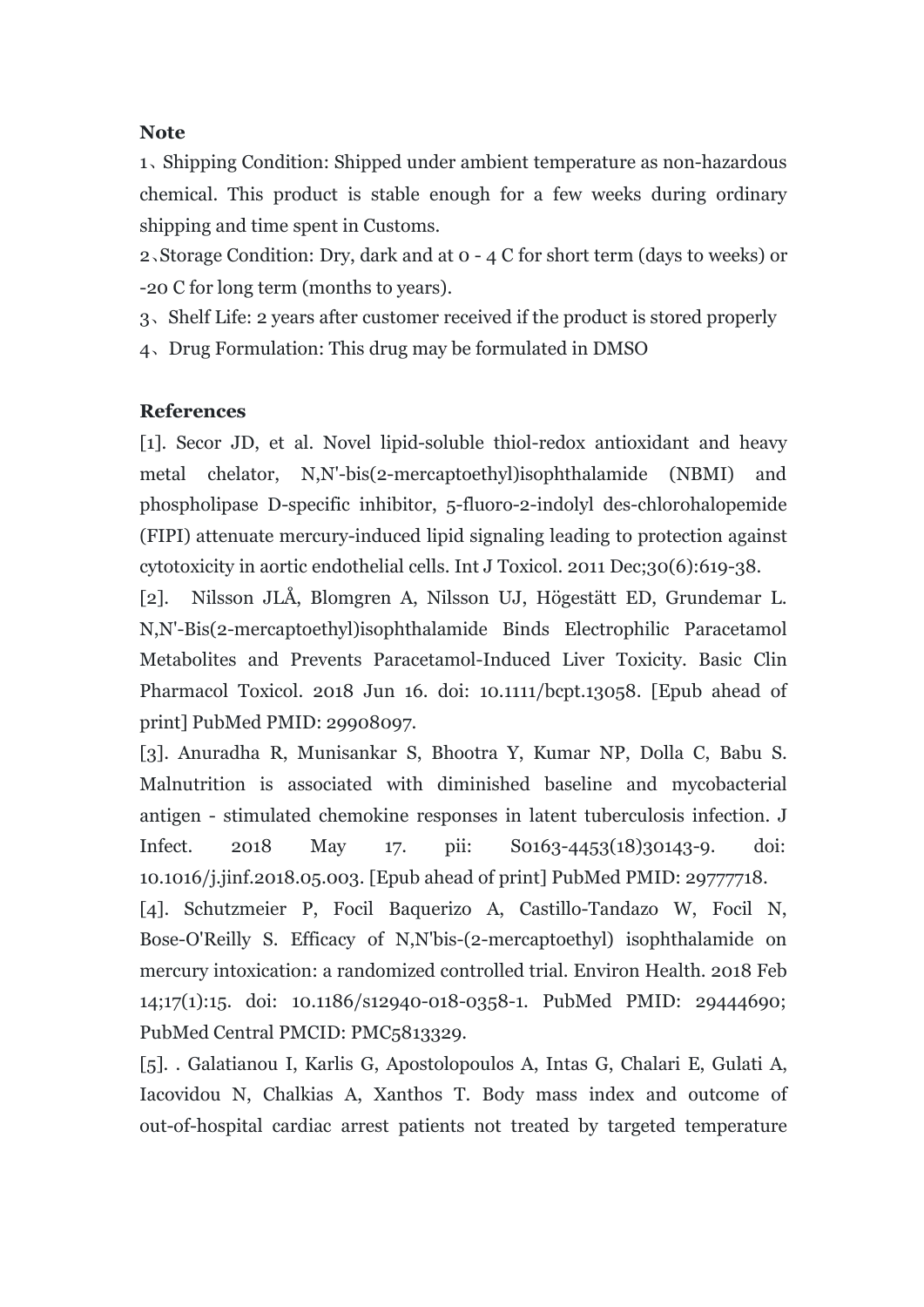management. Am J Emerg Med. 2017 Sep;35(9):1247-1251. doi: 10.1016/j.ajem.2017.03.050. Epub 2017 Mar 21. PubMed PMID: 28363619.

[6]. Anuradha R, Munisankar S, Bhootra Y, Dolla C, Kumaran P, Babu S. High body mass index is associated with heightened systemic and mycobacterial antigen - Specific pro-inflammatory cytokines in latent tuberculosis. Tuberculosis (Edinb). 2016 Dec;101:56-61. doi: 10.1016/j.tube.2016.08.004. Epub 2016 Aug 27. PubMed PMID: 27865399.

[7]. Anuradha R, Munisankar S, Bhootra Y, Kumar NP, Dolla C, Kumaran P, Babu S. Coexistent Malnutrition Is Associated with Perturbations in Systemic and Antigen-Specific Cytokine Responses in Latent Tuberculosis Infection. Clin Vaccine Immunol. 2016 Apr 4;23(4):339-45. doi: 10.1128/CVI.00009-16. Print 2016 Apr. PubMed PMID: 26865593; PubMed Central PMCID: PMC4820505.

[8]. Chow L, Eberly LE, Austin E, Carnethon M, Bouchard C, Sternfeld B, Zhu NA, Sidney S, Schreiner P. Fitness change effects on midlife metabolic outcomes. Med Sci Sports Exerc. 2015 May;47(5):967-73. doi: 10.1249/MSS.0000000000000481. PubMed PMID: 25160846; PubMed Central PMCID: PMC4340823.

[9]. Frazee EN, Nystrom EM, McMahon MM, Williamson EE, Miles JM. Relationship Between Triglyceride Tolerance, Body Mass Index, and Fat Depots in Hospitalized Patients Receiving Parenteral Nutrition. JPEN J Parenter Enteral Nutr. 2015 Nov;39(8):922-8. doi: 10.1177/0148607114538059. Epub 2014 Jun 11. PubMed PMID: 24920321.

[10]. Uygun M, Şenay RH, Avcıbaşı N, Akgöl S. Poly(HEMA-co-NBMI) monolithic cryogel columns for IgG adsorption. Appl Biochem Biotechnol. 2014 Feb;172(3):1574-84. doi: 10.1007/s12010-013-0624-1. Epub 2013 Nov 14. PubMed PMID: 24233543.

[11]. Tak V, Purhoit A, Pardasani D, Garg P, Jain R, Dubey DK. Determination of alkyl alkylphosphonic acids by liquid chromatography coupled with electrospray ionization tandem mass spectrometry using a dicationic reagent. Rapid Commun Mass Spectrom. 2012 Nov 30;26(22):2637-48. doi: 10.1002/rcm.6384. PubMed PMID: 23059880.

[12]. Allegra E, Puzzo L, Zuccalà V, Trapasso S, Vasquez E, Garozzo A, Caltabiano R. Nuclear BMI-1 expression in laryngeal carcinoma correlates